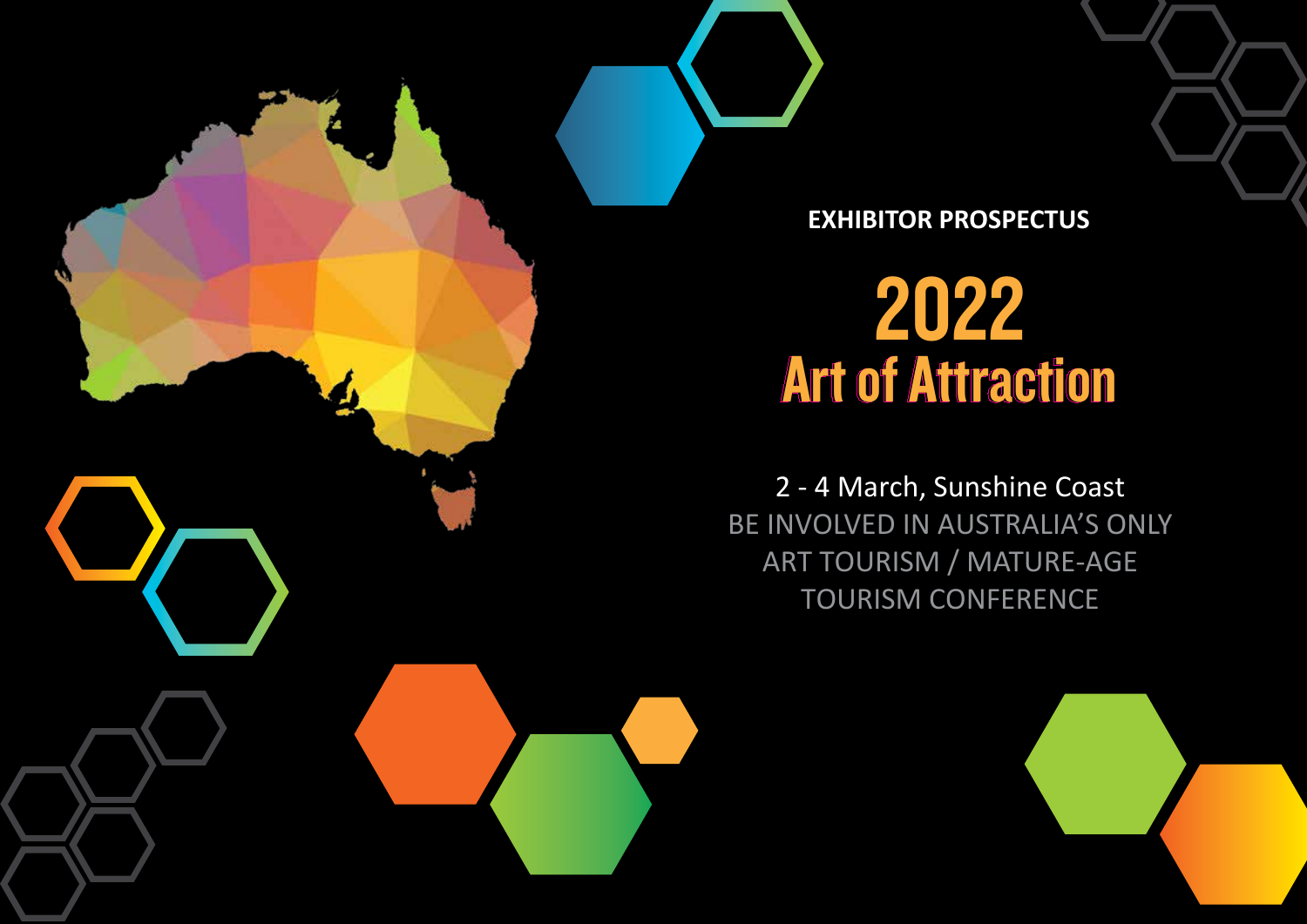

### **Opportunity Overview**

The Art of Attract Tourism Summit is a national conference built on the premise of sharing information and advocating for fair opportunity. It is the only tourism conference in Australia that addresses the needs of destinations and operators that work to attract two key segments – over 55 visitors and art-loving Australians.

### What does the conference achieve?

Attendees connect with, learn from and become inspired by leaders at the very forefront of:

- Using street, public and silo art as a strong economic driver and visitor attraction mechanism.
- Harnessing the loyalty of Australia's most mobile, wealthiest and fastest growing visitor segment - over 55s.

*"I have the simplest tastes. I am always satisfied with the best."*

- Oscar Wilde

### **Highlights**

- Two full days
- Streams focussing on regional, rural and metropolitan street and public art
- Special over 55s visitation sessions
- A half-day "Street Art 101" masterclass
- Site visit to an attraction of special interest to over 55s
- Street Art Walking Tour
- A fun welcome reception
- Meals amongst the exhibitors
- Gala Awards dinner.





www.artofattraction.com.au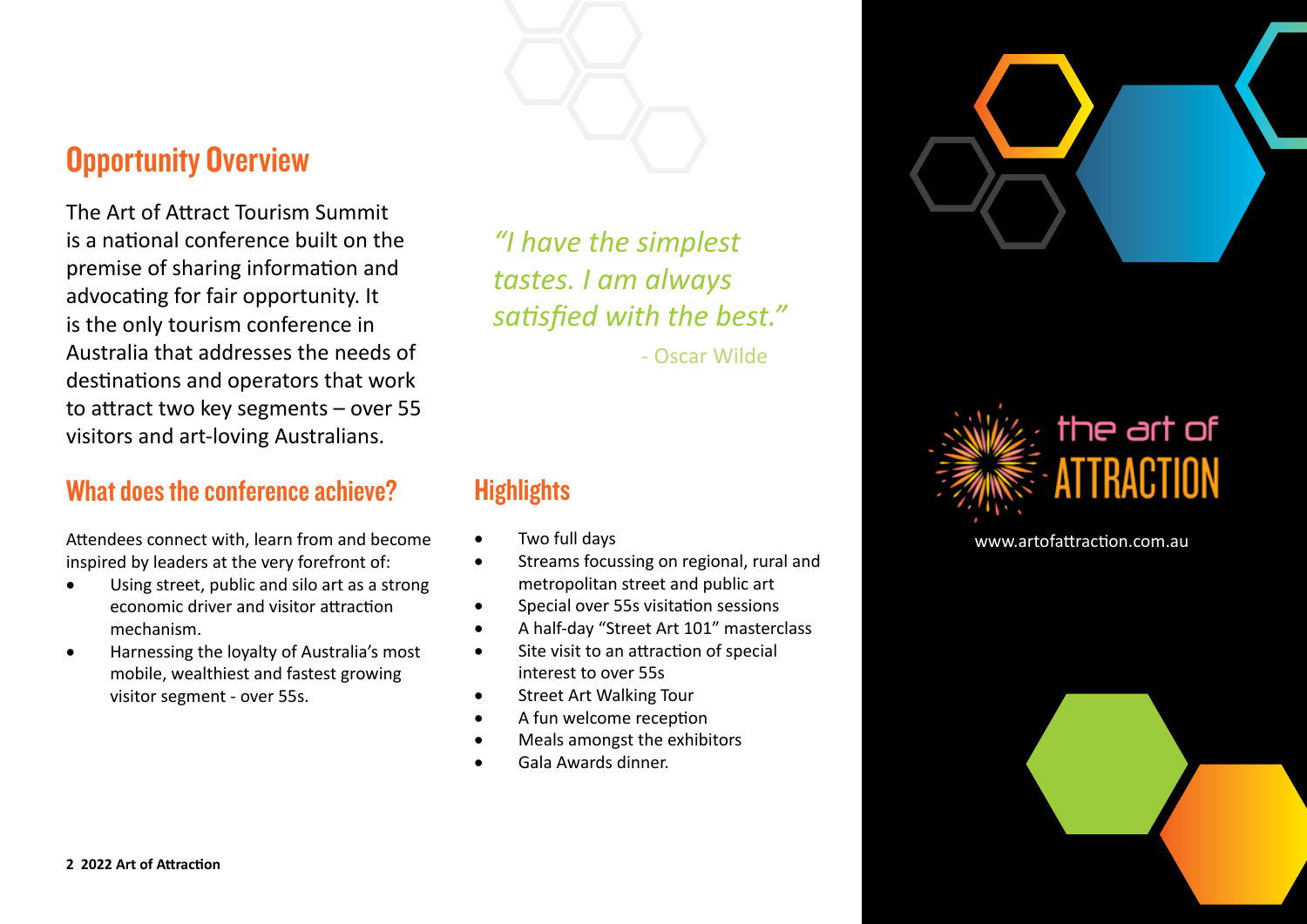### 2021 Snapshot

Who attended? Where did they come from? What did they say?

Be with the people who make the decisions.

More than two-thirds of the attendees at the previous Art of Attraction had direct purchasing responsibility. Their role titles included:

- Head of Economic Development
- Director Regional Development
- Director or CEO, Tourism
- General Manager
- Mayor or Councillor
- Public Art Curator
- Caravan Park Proprietor
- Festival Director.

The perfect opportunity to reach people from across Australia.



OLD Regional and Remote = QLD South East = NSW = SA = VIC = WA

"The Summit provided practical learnings and direct connections that proved so valuable." - Bron Scholes, Corporate Services Manager, Yorke Peninsula Council (SA)

"I loved that predominantly those who spoke were 'doers' with real experience and advice to share. The conference offered a fantastic opportunity to exchange ideas, share advice and problem solve collective challenges, especially those experienced by rural and remote areas." - Rhianna Pezzaniti, Senior Project Manager, FORM (WA)

"So much valuable information gained and so much fun!"

– Tiffany Thornton, Tourism & Economic Development Manager, Narrandera Shire Council (NSW)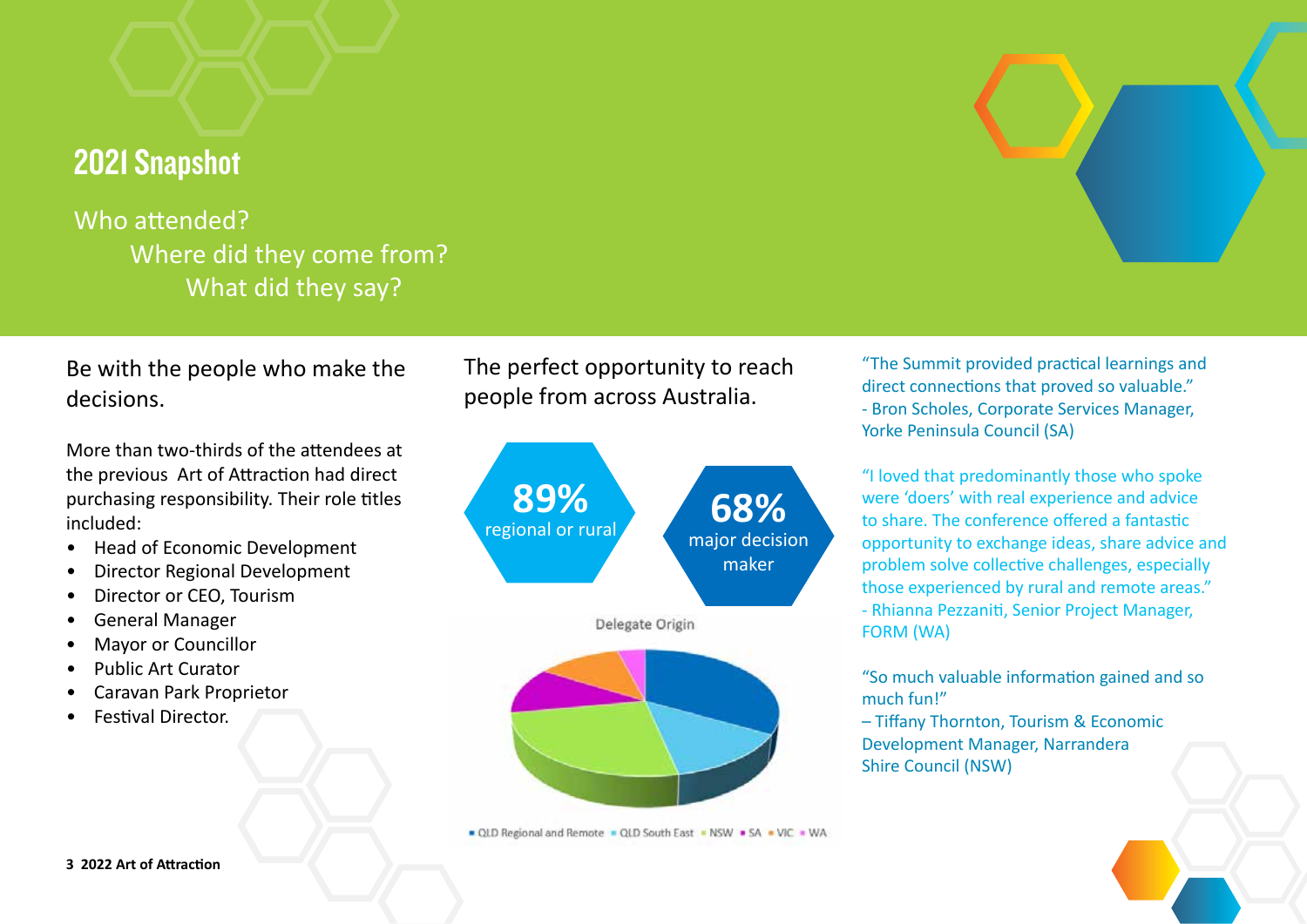

### Exhibit with Us

The Art of Attraction offers an excellent opportunity to exhibit at an event created to fill a gap and offer real solutions to Councils, tourism operators and art sector professionals.

Our delegates are hungry for solutions to their problems and meet suppliers who do not typically travel into the far corners of the country - places that our delegates call home.

By becoming an exhibitor you are not only reaching typically hard-to-access tourism professionals, but you are also helping destinations throughout regional and rural Australia become stronger and more resilient.

Along the way you will enjoy the benefits of:

- Brand association with high credibility events
- High profile exposure
- New stakeholder relationships
- Protected investment by meeting decision makers
- Purely domestic perspective no international tourism waste of time or money
- Cost effective sales opportunity
- Social and networking opportunities for relaxed business.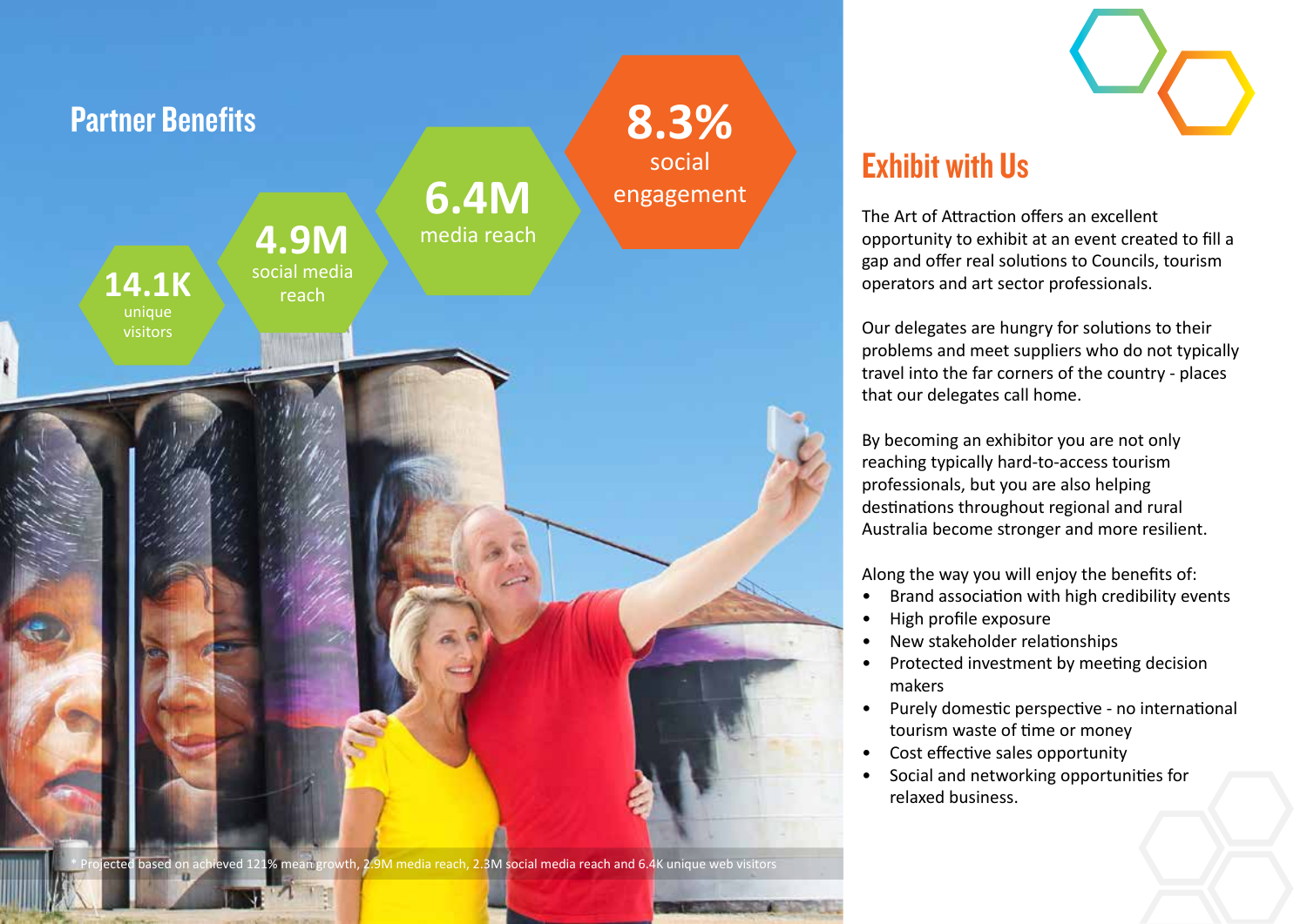### Conference and Exhibition Outline

### Day 1 - Wednesday

- Exhibition bump in
- Optional tours
- Street Art 101 Masterclass
- Welcome Reception

#### Day 2 - Thursday

- Exhibition
- Plenary and breakout sessions
- Panels and poster session
- Happy Hour grey nomad style!

#### Day 3 - Friday

- Exhibition
- Plenary and breakout sessions
- Conference close
- Exhibition bump out
- Gala awards dinner (attendance fee)

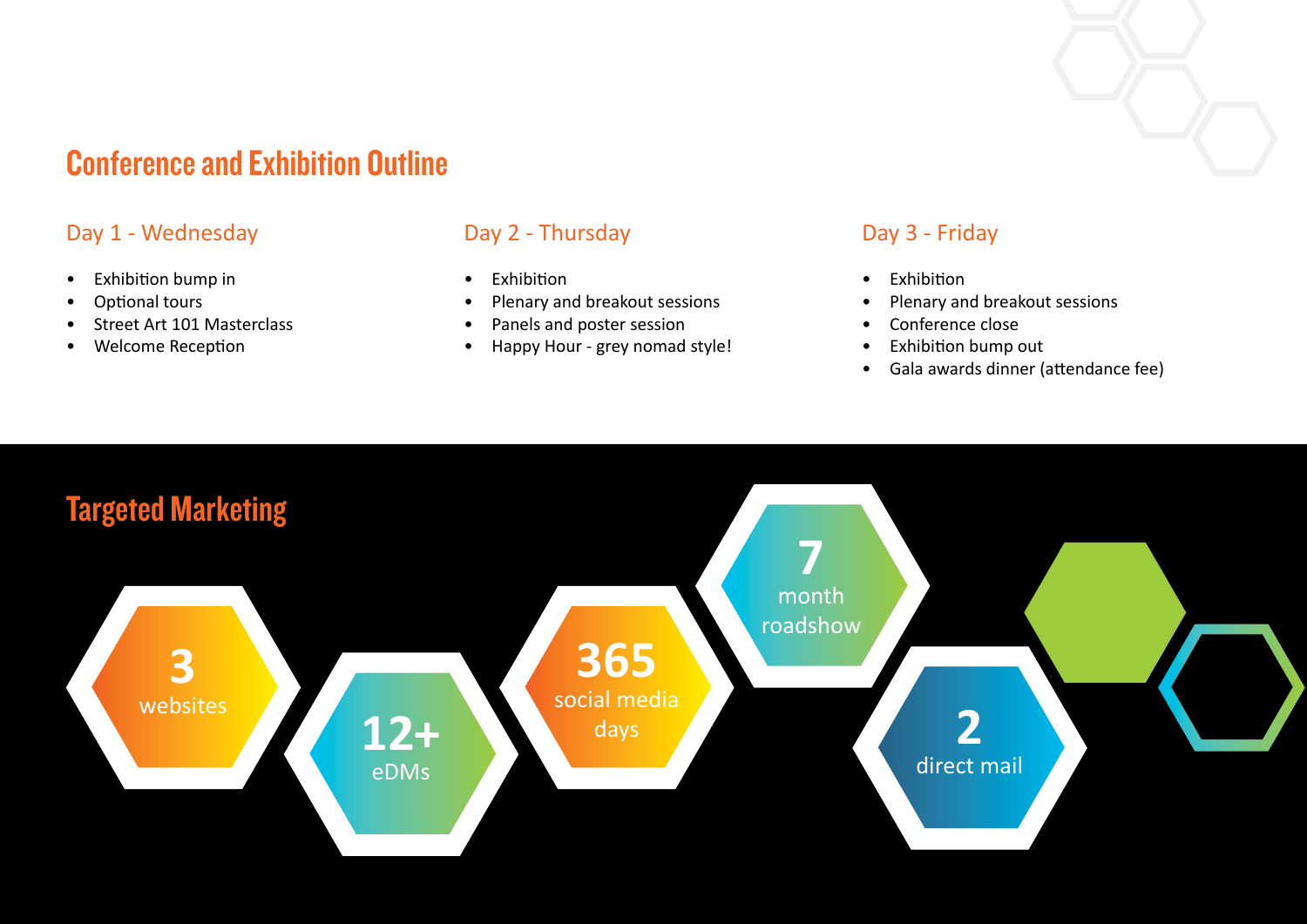### Exhibition Information

All day breaks, meals and the Happy Hour event will be held around the Exhibition area, providing exhibitors with an excellent opportunity to meet and liaise with delegates.

There are a limited number of exhibition booths available, with shell scheme or "space only" options. The following are included in the Exhibition Shell Scheme:

- 3 x 2m standard exhibition booth with 2.4m high walls.
- 1 x power point located in rear corner of stand as per diagram.
- Booths are white and chrome Octonorm.
- Fascia signage Organisation names will be installed over each open aisle fascia. Lettering will be computer cut vinyl in black on the fascia board. Each sign can be a maximum of 30 characters.
- Lighting mounted inside the fascia. Extra and custom lighting available.
- Flooring The venue's faux-wooden flooring will be used. Alternatively, carpet tiles or custom flooring is available at an additional cost.
- Listing of 75 words plus logo in the Program.
- Registration for one person to the Summit sessions, Welcome Reception and Happy Hour event.

**Want something eye-catching, custom and different?** Portable Creations' award-winning design team will create the graphics and stand design to your precise brief. Contact them at www.portablecreations.com.au or phone them on 1300 136 005.

| Prices GST inclusive | Early Bird before 22 November 2021 | Standard after 22 November 2021 |
|----------------------|------------------------------------|---------------------------------|
| 3 x 2 Package        | 3,750                              | 4,740                           |
| 6 x 2 Package        | 6,900                              | 7,890                           |
| 9 x 2 Package        | 9.450                              | 10.440                          |
| 3 x 2 Space Only     | 3,090                              | 4,080                           |
| 6 x 2 Space Only     | 5,580                              | 6.570                           |
| 9 x 2 Space Only     | 7,470                              | 8,460                           |

*Australian dollars and GST inclusive*

*Items not to be used standard booth walls: Velcro. Pins. Staples. Screws. Nails. Bolts. Glue. Paint. Damage to the panels will be charged to the exhibitor.*

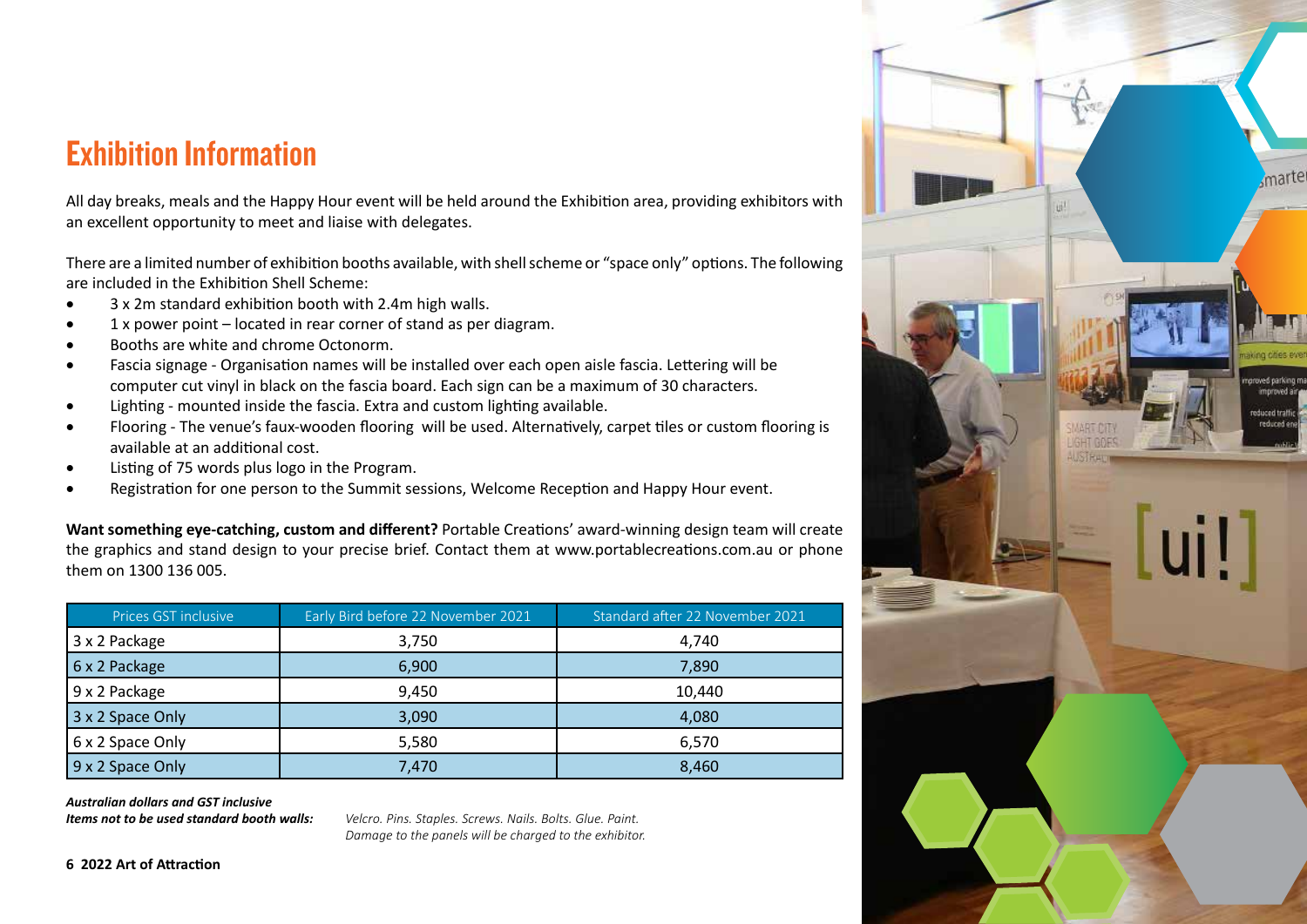### Exhibition Floor Plan

#### SERVICE AREA SERVICE AREA SERVICE AREA SERVICE AREA SERVICE AREA SERVICE AREA



Please note: While everything possible will be done to assign you your preferred booth, the Organiser reserves the following rights in regards to the exhibition space. To:

- Modify the floor plan at any time
- Allocate booths in received order of receipt
- Re-allocate booths after initial allocation
- Retain specific booths and positions within the floor plan for principal partners.

Where multiple requests are received for a specific booth, preference will be given to the first booking received except where a principal partner is involved.

Bookings are confirmed once the full deposit is paid.

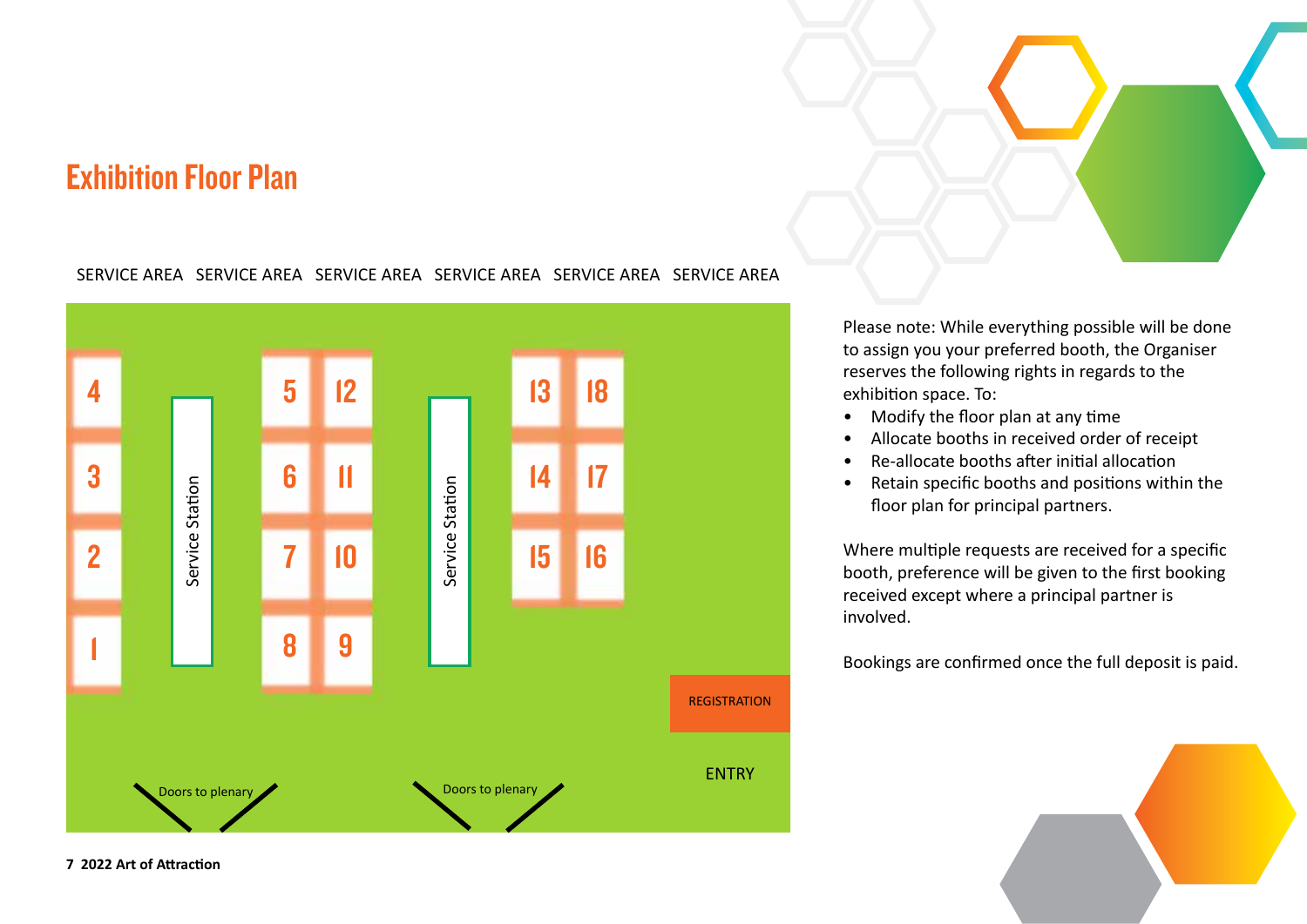

#### **1. Insurance**

The Organisation agrees to carry a minimum of TWENTY MILLION DOLLARS (\$20,000,000) in public liability, protecting itself against any claims arising from any activities conducted during the Summit.

#### **2. Claims and Disputes**

In the event of any dispute, controversy or claim arising out of or relating to this Exhibitor Agreement, or the breach, termination or validity of it, the parties shall first attempt to resolve the matter over a period of at least 30 days before resorting to formal dispute resolution, except that equitable remedies may be sought immediately. The parties agree that any dispute in any way arising out of or relating to this Agreement will be resolved pursuant to the law of the state where the Organisation is located, and through arbitration, with each party responsible for their own attorney fees.

#### **3. Period of Exhibition**

Installation of "space only" custom stands will be from 9.00am to 2.30pm on Wednesday 2 March 2022, with pack down occurring between 4.00pm and 6.00pm on Friday 4 March or by written arrangement. Exhibitors with a shell scheme can access their stands from 3.30pm on Wednesday 2 March, and must have vacated their stand between 3.30 and no later than 4.00pm on Friday 4 March 2022.

#### **4. Conditions of exhibiting**

The exhibitor shall not hold itself out to the public as having authority to act on behalf of the Art of Attraction or Awards Absolute by virtue of this Exhibitor Agreement. The Exhibitor acknowledges that by accepting this offer that neither the Art of Attraction nor Awards Absolute is endorsing the exhibitor's products, services or business activities.

#### **5. Exhibitor Rights**

Awards Absolute grants to the Exhibitor the exhibiting rights set out in Booking Form and Terms and Conditions only. All advertising and promotional materials produced, published, broadcast, displayed or exhibited by the Exhibitor about the Summit and under the exhibitor rights shall first be approved by Awards Absolute in accordance with the Conference policy and guidelines and such approval shall not be unreasonably withheld.

#### **6. Confidentiality**

The Exhibitor hereby indemnifies Awards Absolute from any costs, losses or expenses arising from any wrongful use, duplication or disclosure of any information relating to the Art of Attraction obtained pursuant to this Agreement. The obligations set out in this clause shall apply at all times during and after the termination or conclusion of the term of this Exhibitor

#### Agreement.

#### **7. Assignment and Variation**

Any variation to this Exhibitor Agreement shall only be valid if it is in writing and signed by both parties. Neither party shall assign, transfer, change or purport to assign, transfer or change this Agreement or any rights or obligations without the prior written consent of the other party, which shall not be reasonably withheld.

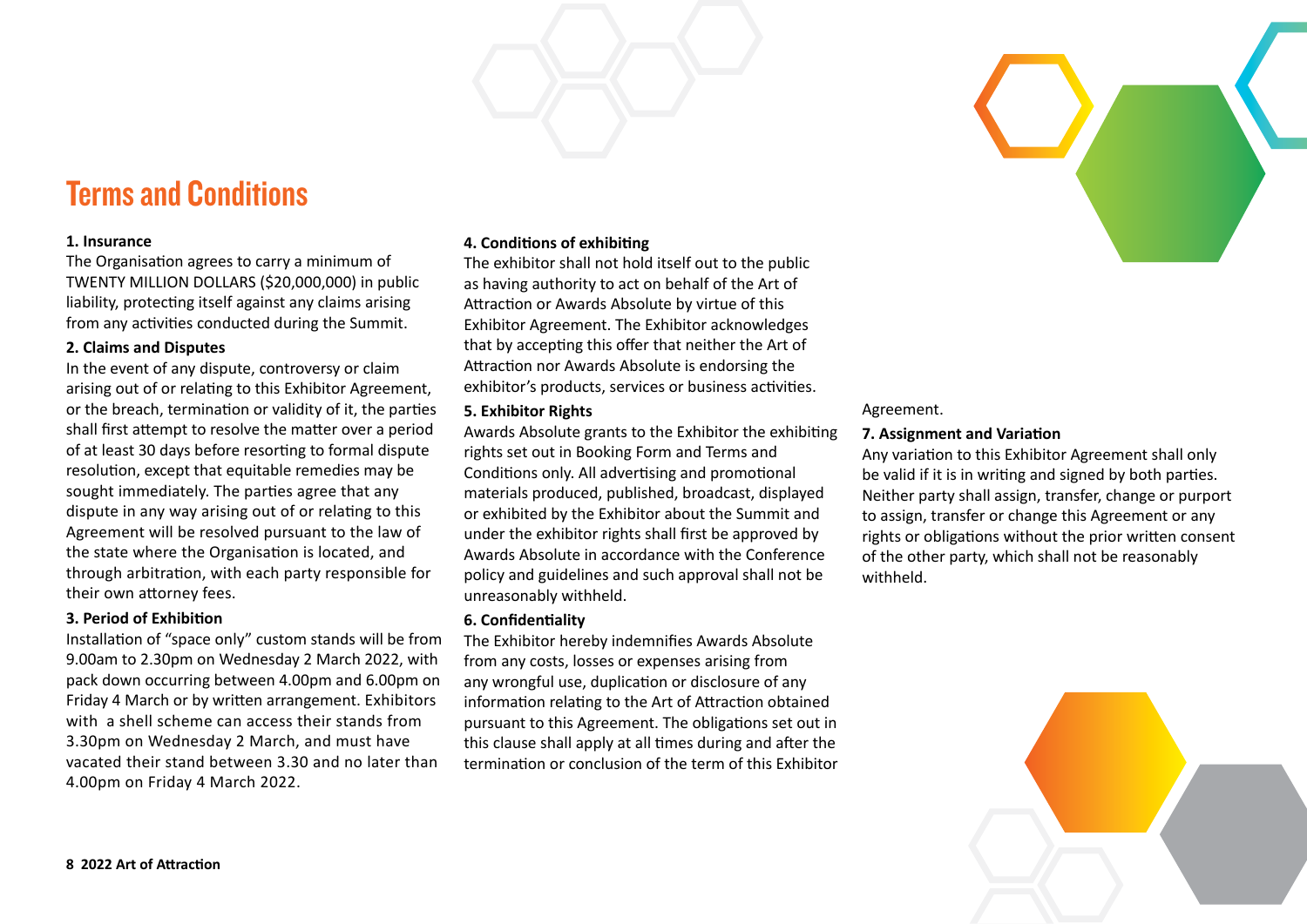### Exhibitor Booking Form

| <b>Organisation Name</b>      |                                                                                    |
|-------------------------------|------------------------------------------------------------------------------------|
| Contact Person/s              |                                                                                    |
| <b>Contact Phone</b>          |                                                                                    |
| <b>Contact Email</b>          |                                                                                    |
| Address                       |                                                                                    |
| Size of area you require:     | $\bigcirc$ 3 x 2m $\bigcirc$ 6 x 2m $\bigcirc$ 9 x 2m                              |
| Please tick whch you require: | ◯ Standard booth ◯ Space only for your custom display                              |
|                               | Wording for fascia board (max 30 characters). Please indicate word breaks with a / |

Preferred booth number/s: (Please refer to Page 7)

For planning purposes, please give a brief description of large, higher than 2.4 metres or unusual equipment / props you will have on your booth.

**PAYMENT TERMS**: A payment of 50% must accompany your completed Booking Form to confirm your booking. The balance is to be paid by the 29 January 2022.

**CANCELLATION POLICY**: A cancellation fee of 50% will be applicable for any exhibition booking cancelled up to 3 months prior to the Summit. No refund will apply after this date.

#### **Payment Method**

| Direct deposit: Awards Absolute BSB 064 642 ACC 1017 |  |  |
|------------------------------------------------------|--|--|
| Please use reference: AoA22 Exhibitor                |  |  |
| OMastercard<br>$\bigcirc$ Visa<br>Credit Card:       |  |  |
| Name on Card:                                        |  |  |
| <b>Credit Card Number:</b>                           |  |  |
| $CSC_{---}$ Expiry Date                              |  |  |

 $2022$ <br>the art of

Please email to: kim@awardsabsolute.com